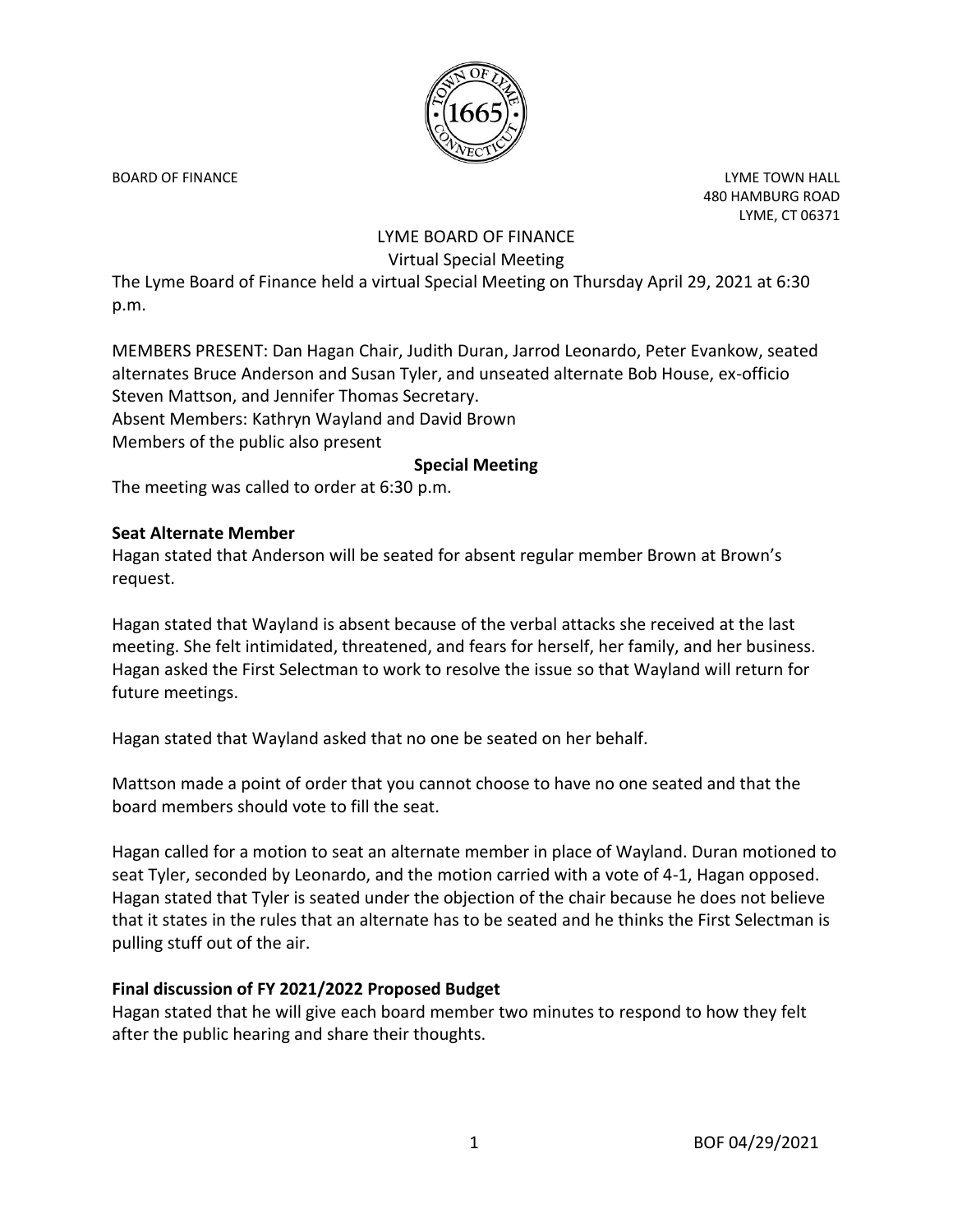Duran stated that she supports Open Space and views it as a part of Lyme. It is one of the reasons she moved into town. She believes it sends the wrong message to cut the goal back and would like to see the goal restored to \$1 million for the Open Space Fund.

Tyler stated that all nine board members and alternates care deeply about the town and try to make decisions that are in the best interest of the town. She believes no one should be villainized for a decision that they made. Her takeaway from the public hearing was that the board misread the depth of commitment of the community to continue to preserve open space. Several statements from the board during the vote to lower the goal included 50% open space is sufficient, taxpayer money would be better spent providing a tax cut, open space acquisitions could be handled by the land trust, and that acquisitions could still be made by the town by transferring money from one account to another. She believes the decision to reduce the goal was not in the best interest of the town and would support a return to the \$1 million target fund for the Open Space Fund.

Leonardo agrees with reinstating the \$1 million reserve. The town cannot rely on one nonprofit to support the open space in the town.

Evankow stated that he does support open space. He is happy that there is \$75,000 in the budget for open space in the current proposed budget. He felt the \$470,000 amount presented at a past meeting was excessive for a one-year contribution. He does not know what the cap should be, or if there should be a cap. He stated that the board of finance has a planned meeting in August where goals for specific funds would be discussed and he believes that is the time to make changes to the goal.

Anderson agrees with Evankow. The town feels that it is important to fully fund Open Space, but it is unclear what that means. A broader review of the budget, including capital accounts, in August, would provide a time to review facts and evidence with more rigor to come up with an educated goal. Consider what properties may be desirable for purchase, and existing funding sources when trying to quantify a goal.

Hagan stated that he feels that this is not about open space, but about how much money the town wants to take from taxpayers and hold in accounts for the what-ifs of the world, similar to a household emergency fund. The town has \$4.5 million in various accounts now and some of the board members felt that is excessive. In lieu of making another knee jerk decision about the goal now, he supports deferring the decision until the August meeting, when the board can come up with some basis for what the numbers should be rather than an arbitrary goal.

## **Motion to forward budget to Town Meeting for final approval on May 19, 2021**

Duran made a motion to set a target for the Open Space Fund at \$750,000 for the coming fiscal year and adjust the budget accordingly to reach this target with the further intent to discuss the target at the previously scheduled August Board of Finance meeting for a final determination.